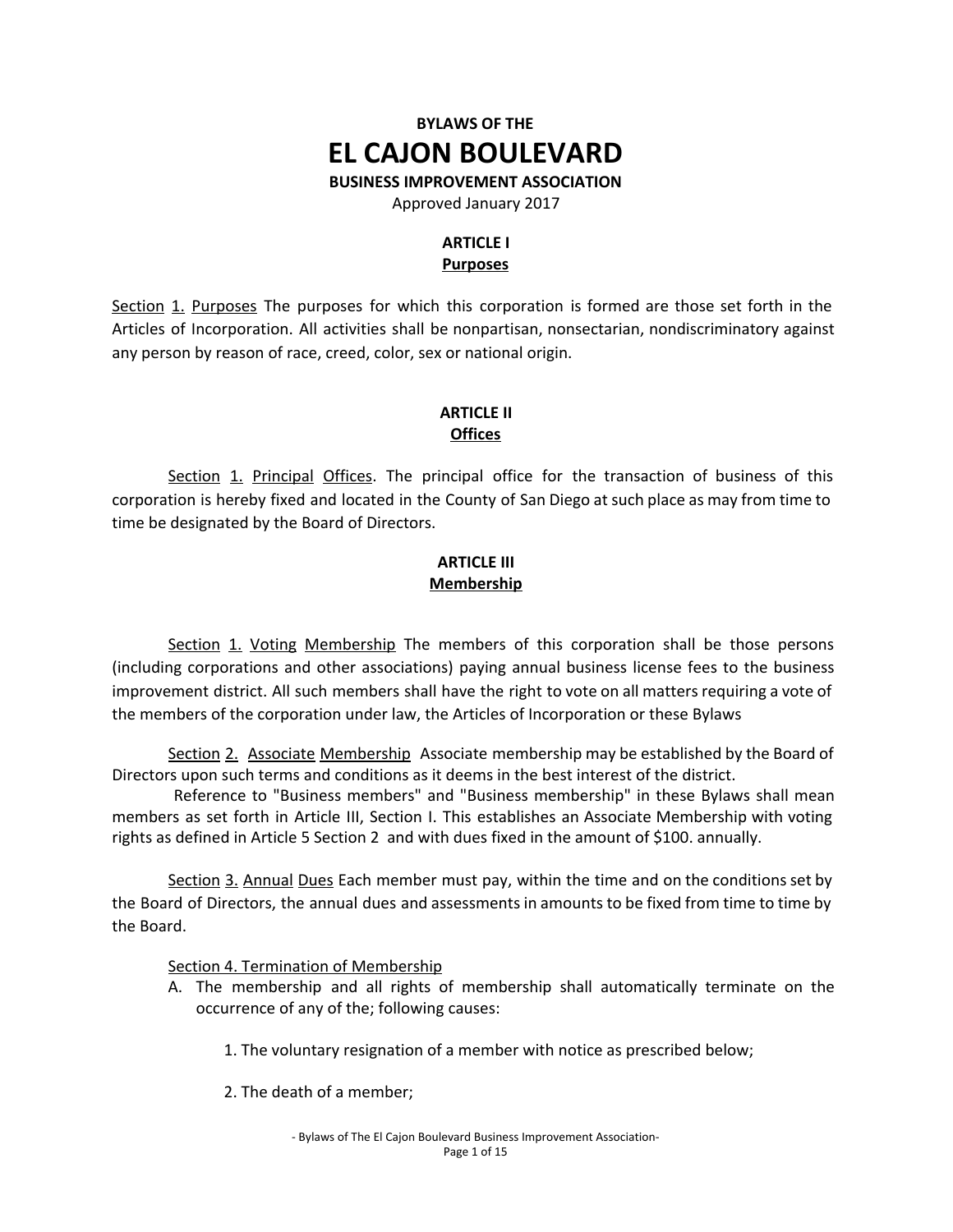3. The dissolution of a corporate member;

4. The nonpayment of dues or assessments, subject to the limitations hereinafter set forth; or

5. Expulsion of a member based on the good faith determination by the Board of Directors, or a committee or person authorized by the Board of Directors to make such a determination, that the member has failed in a material and serious manner to observe the corporation's rules of conduct, or has engaged in conduct materially and seriously prejudicial to the purposes and interests of the corporation, subject to the limitations hereinafter set forth.

- B. The membership of any member shall automatically terminate on such member's written request for such termination delivered to the President or Secretary of the corporation personally or deposited in the United States first class mail postage prepaid.
- C. The membership of any member who is subject to expulsion or who fails to pay his or her dues or assessments when due and within sixty (60) days thereafter shall automatically terminate at the end of sixty (60) day period, provided such member was given both fifteen (15) days' prior written notice of the termination stating the reasons therefore and a timely opportunity to be heard on the matter of the termination. The notice shall be given personally to such member or sent by certified mail to the last address of such member as shown on the records of the corporation. The opportunity to be heard may at the election of such member, be oral or in writing and shall occur not less than five (5) days before the effective date of the termination. The hearing shall be conducted at the principal office of the corporation or by a committee composed of five (5) or more members of the Board of Director as designated by the President. The hearing shall be presided over by the President of the corporation, who shall perform the following duties:
	- 1. Read the charges against the subject member;
	- 2. Require that the charges be verified by the testimony of the person or persons making them;
	- 3. Hear any other witnesses against the subject member;
	- 4. Allow the subject member to cross-examine each witness following the testimony of that witness;
	- 5. Allow the subject member to make a statement in his or her own behalf;
	- 6. Allow the subject member to call witnesses in his or her own behalf; and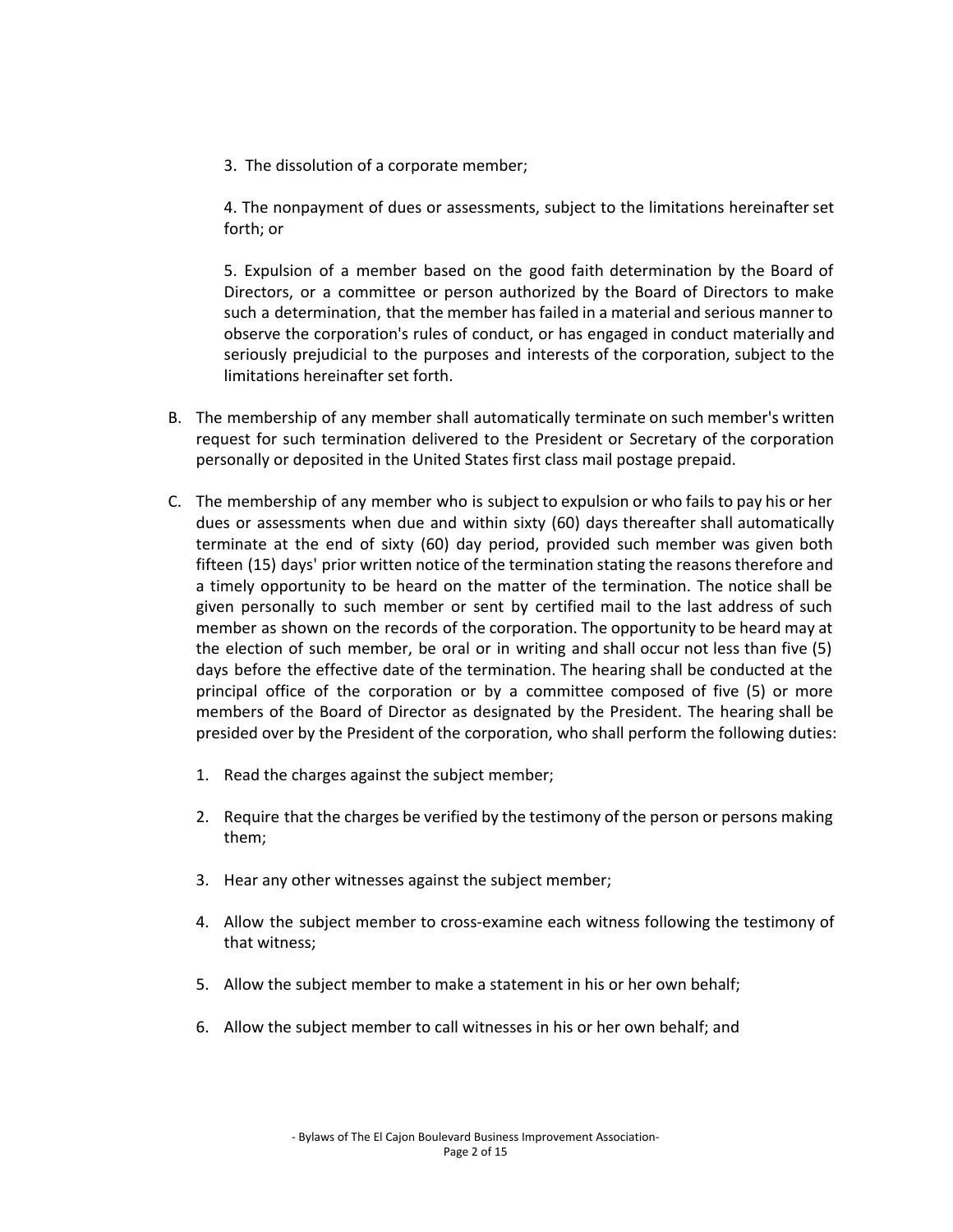7. Allow the members of the committee conducting the hearing to question the witnesses after they have been questioned by the subject member.

The committee conducting the hearing shall conduct the hearing in good faith and in a fair and reasonable manner. The committee shall have the exclusive power and authority to decide that the proposed termination not take place.

D. All the rights of a member in the corporation shall cease on the termination of such member's membership. Termination shall not relieve the member from any obligation for charges incurred, services or benefits actually rendered, dues, assessments, or fees. The corporation shall retain the right to enforce any such obligation or obtain damages for its breach.

## **ARTICLE IV Meetings of Members**

Section 1. Annual Meetings Annual meetings of the corporation shall be held on the second Thursday of January of each year at San Diego, California, as may be designated by the Board of Directors in a notice of such meeting given. The election of directors shall take place at the annual meeting in accordance with Article V Section 4

Section 2. Monthly Meetings Monthly meetings of the members of this corporation shall be held on the second Thursday of each month in San Diego, California, or as may be designated by the Board in a notice of such meeting place.

Section 3. Special Meetings Special Meetings of the members of this corporation may be called at any time by the President, or by five percent (5%) of the membership. The object of such meetings shall be stated in the notice of such meeting, and no business shall be transacted other than stated in the notice of such meeting.

Section 4. Quorum Five percent (5%) of the members in good standing shall constitute a quorum for the transaction of business at any meeting of the members. Members must be present or give their proxies to another member: however, no member may carry more than one proxy at any meeting.

Section 5. Voting There shall be no cumulative voting. Members may vote by written proxy. A majority of the members present in person or by written proxy at a meeting at which a quorum is present shall be sufficient to decide the matter unless a vote of a larger proportion of the membership is required by law or these Bylaws. Members entitled to vote shall have the right to vote either in person or by a written proxy executed by such person and filed with the Secretary of the corporation, profiled that said proxy is dated and signed. Proxies shall remain in effect for thirty (30) days or until revoked. No member may carry more than one proxy to any meeting.

Section 6. Notice of Meetings Written notice of all members' meetings-annual, monthly, or special-at which members are required or permitted to take action, shall be given personally or by first-class or certified mail not less than ten (10) nor more than ninety (90) days before the date of the meeting, to each member. The notice shall designate the date, time and place of the meeting and any items as required under Article IV. Section 8.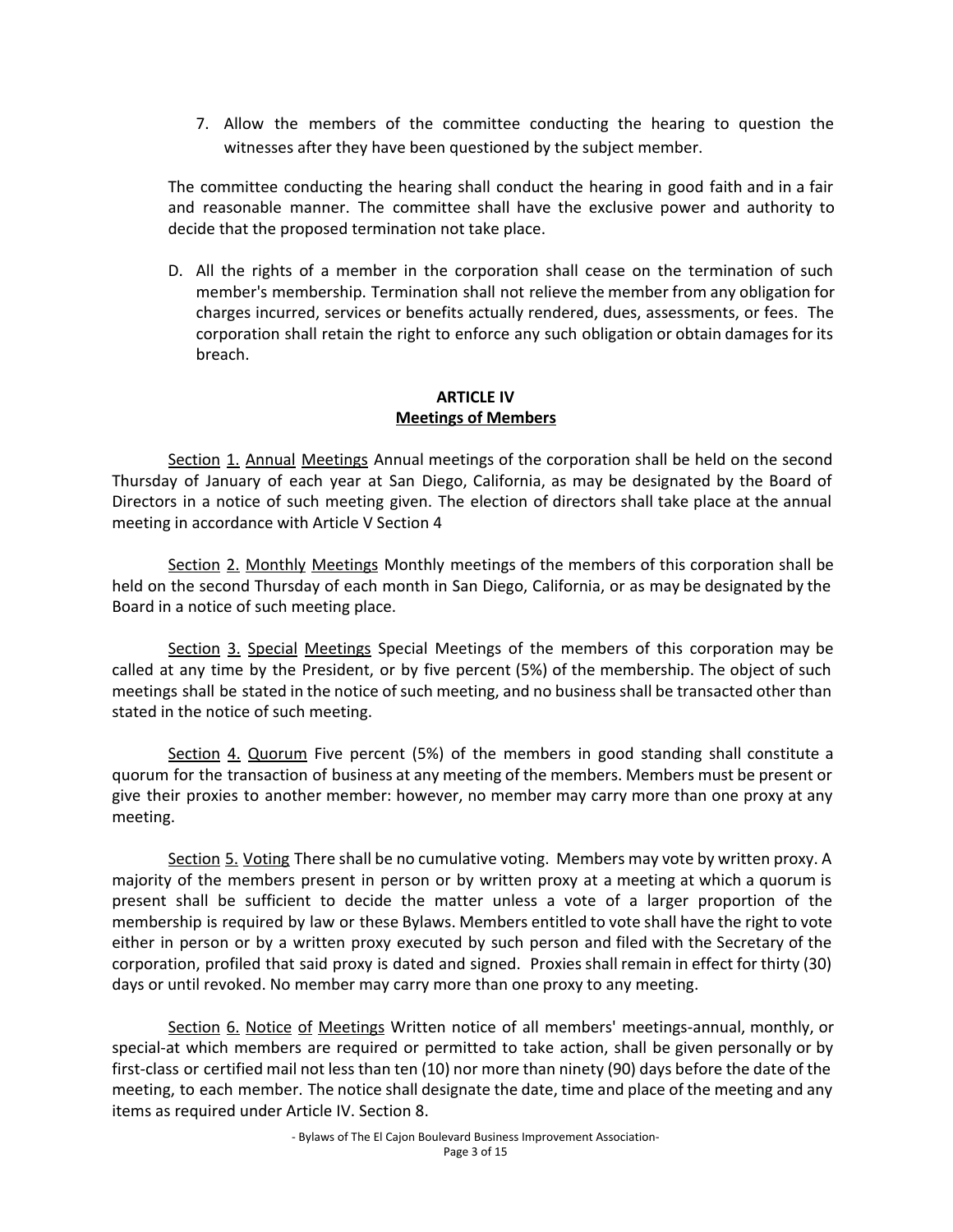Section 7. Waiver of Notice The transactions of any meeting of the members, however called and noticed and wherever held, shall be as valid as though done at a meeting duly held after regular call and notice, if a quorum be present and if either before or after the meeting each of the members not present signs a written waiver of notice or a consent to holding such meeting or an approval of the minutes of the meeting.

In the case of a specially called meeting of members, a notice that a meeting will be held at a time requested by the person or persons calling the meeting, which meeting shall be held not less than thirty-five (35) days nor more than ninety (90) days after receipt of the written request from such person or persons by the President or Secretary of the corporation shall be sent to the members forthwith and in any event within twenty (20) days after the request was received.

Section 8. Notice of Certain Agenda Items Approval by the members of any of the following proposals, other than by unanimous approval by those entitled to vote is valid only if the notice or written waiver of notice states the general nature of the proposal or proposals:

- a. Removing a Director without cause;
- b. Filling vacancies on the Board;
- c. Amending the Articles of Incorporation or Bylaws;
- d. Approving a contract or transaction between the corporation and one or more directors, or between the corporation and any entity in which a Director has a material financial interest; or
- e. Electing to wind up and dissolve the corporation.

The notice of any meeting at which Directors are to be elected shall include the names of all those who are nominees at the time the notice is given to the members.

Section 9. Action by Unanimous Written Consent Any action required or permitted to be taken by the members may be taken without a meeting if all members consent in writing to the action. The written consent or consents shall be filed with the minutes of the proceedings of the members. The action by written consent shall have the same force and effect as the unanimous vote of the members.

### Section 10. Notice

A notice of each annual meeting, written ballots for election of Directors or otherwise, if any, and special meetings shall be given by the corporation; shall specify the place, time, day and hour of the meeting or the date on which the ballot shall be returned, if applicable; in the case of an annual meeting at which Directors shall be elected, shall specify the names of all those who are candidates for election of Directors at the time the notice is given, and in the case of special meetings, the nature of the business to be transacted at such meeting. Such notice shall be given in writing to every member of the corporation who, on the record date for notice of the meeting, is entitled to vote. Such notice shall be given either personally or by sending a copy thereof by first-class mail, postage prepaid, or by electronic transmission in accordance with the requirements of California Corporations Code Sections 20 and 7511 to the member's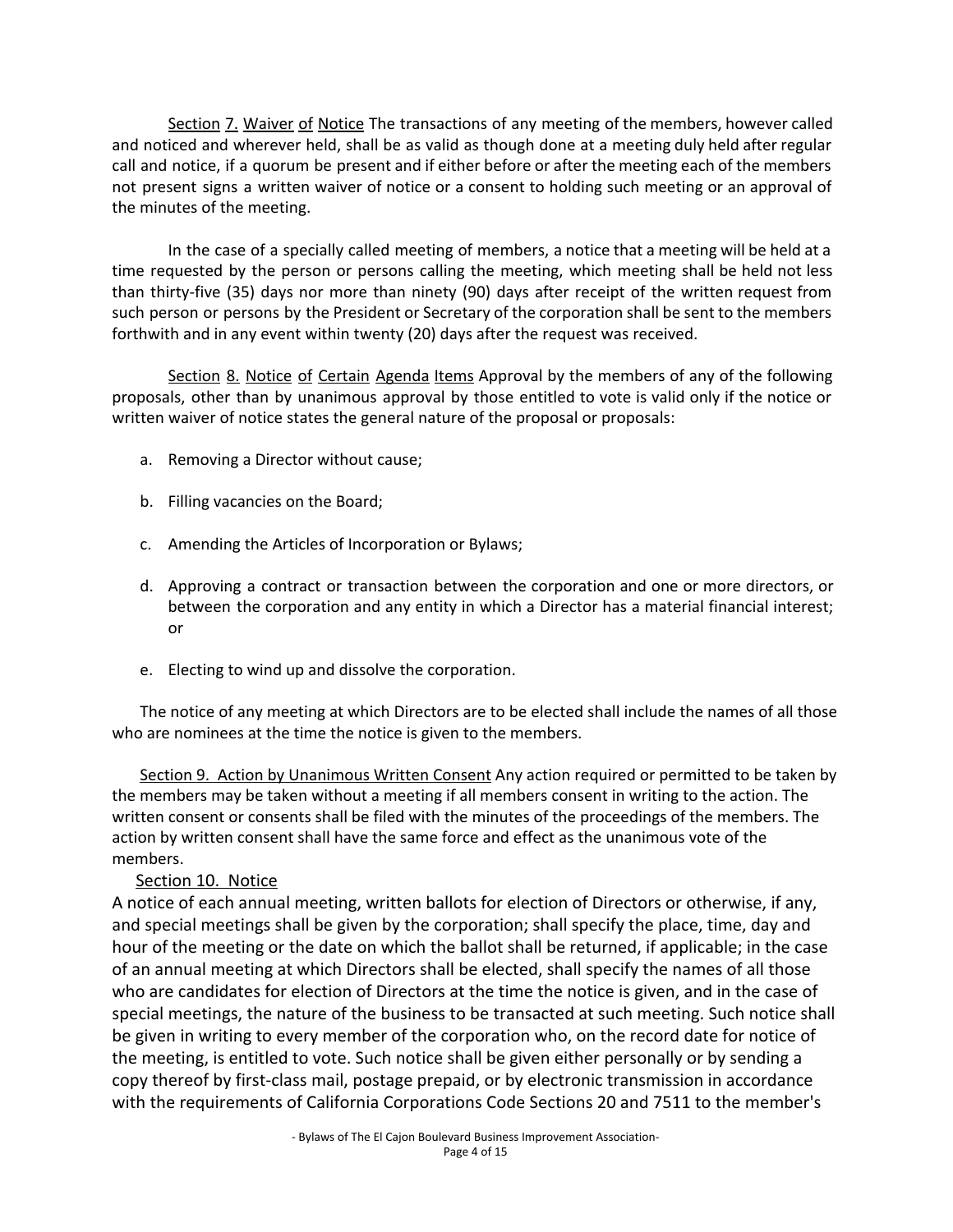address appearing on the books of the Corporation, at least ten (10) days but no more than ninety (90) days prior to the date fixed for such meeting." and "Section 11. Participation in Meetings by Electronic Means Meetings of the members may be conducted through use of electronic video screen communication or electronic transmission by and to the corporation pursuant to California Corporations Code Sections 20 and 21 if:

(a) the corporation implements reasonable measures to provide members in person (or, if proxies are allowed, by proxy) a reasonable opportunity to participate in the meeting and to vote on matters submitted to the members, including an opportunity to read or hear the proceedings of the meeting substantially concurrently with those proceedings, and

(b) if any member votes or takes other action at the meeting by means of electronic transmission to the corporation or electronic video screen communication, a record of that vote or action is maintained by the corporation. Any request by a corporation to a member pursuant to California Corporations Code Section 20(b) for consent to conduct a meeting of members by electronic transmission by and to the corporation, shall include a notice that absent consent of the member pursuant to California Corporations Code Section 20(b}, the meeting shall be held at a physical location.""\*

# **ARTICLE V Board of Directors**

Section 1. Government. The affairs of the corporation shall be conducted by the Board of Directors.

Section 2. Number of Directors. .

The Board of Directors shall consist of not less than five (5) nor more than fourteen (14) directors, not less than seventy percent (70%) of whom shall be Business members of the corporation as described in Article III, Section 1. Associate members also may serve as Directors and may vote as a member of the board of directors." \*

Section 3. Quorum. A majority of the Directors in office at any time shall constitute a quorum for the transaction of business.

Section 4. Election and Term of Office. The original Directors shall serve an initial term expiring the first of January, 1989, or until as soon thereafter as their successors may be elected and qualified.

One-half of the Directors elected in January, 1989 shall serve a term of one year; the other one-half shall serve a term of two years. At the end of the term of Directors, successor Directors shall be elected by written ballot at the annual meeting of the members of the corporation, and shall hold office for the succeeding two years, beginning January 1 of said year and ending two years thereafter.

A Nominating Committee of at least three (3) Business Members of the corporation will be appointed by the President, with the advice and consent of the Board of Directors.

The Nominating Committee shall be charged to call for individuals to submit names, requesting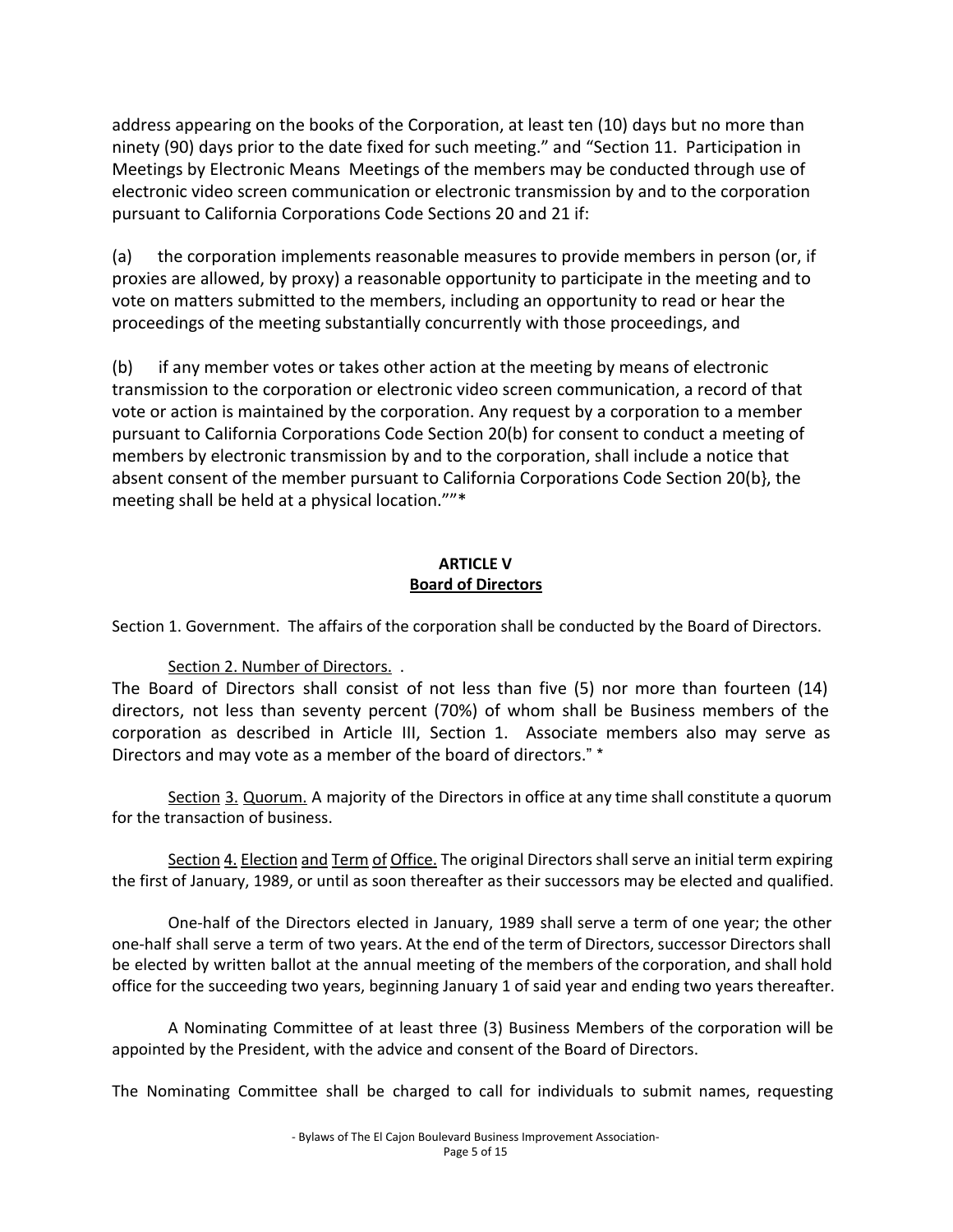consideration for election as members of the Board of Directors of this corporation. Any candidate who is seeking an Associate membership may only be considered eligible if recommended by not less than two (2) Business members of the Board of Directors.The Nominating Committee shall consider these applications and will recommend from them a slate of candidates to be mailed to the Board and made known to the members by written notice of the annual meeting pursuant to Article IV. At the annual meeting additional nominations may be made from the floor. Those eligible to vote may cast as many votes by written ballot as there are vacancies to be filled, provided, however, no one casts more than one (1) vote for any candidate. A candidate must receive affirmative votes from a majority of eligible voters casting ballots to be elected. If all the vacancies should not be filled, then successive ballots for the remaining vacancies shall be held in a manner similar to the first balloting. A member may empower another to cast his or her vote by giving a written proxy.

Section 5. Powers of the Board of Directors Subject to the powers of the members as provided by law or as herein set forth all corporate powers of the corporation shall be exercised by or under the authority of, and the business and affairs of the corporation shall be controlled by the Board of Directors. Without limiting the generality of the foregoing, the Board of Directors shall have the following powers:

(a) To select and remove all the other officers, agents, employees of the corporation, prescribe such powers and duties for them as may not be inconsistent with the law, with the Articles of Incorporation or these Bylaws, and fix their compensation.

(b) To conduct, manage and control the affairs and business of the corporation, and to make such rules and regulations therefore not inconsistent with law, with the Articles of Incorporation or these Bylaws, as it deems best.

(c) To change the principal office for the transaction of the business of the corporation from one location to another within the same city; to adopt, make and use a corporate seal and to alter the form thereof from time to time as in its judgment it may deem best, provided such seal at all time complies with the provisions of law.

(d) To borrow money and incur indebtedness for the purpose of the corporation, and to cause to be executed and delivered therefore, in the corporate name, promissory notes, bonds, debentures, deeds of trust, mortgages, pledges, hypothecations, or other evidences of debt and securities therefore; subject to the approval of the membership at a noticed meeting a s provided in Article IV.

(e) To appoint other Committees as the Board of Directors may deem necessary and proper, consisting of such persons, and having such power and authority, as shall be specified by the Board of Directors.

Section 6. Operating Procedures The conduct not specifically stated herein of the Board, the Officers and the members shall be prescribed by the Statement of Operating Procedures adopted by the Board from time to time.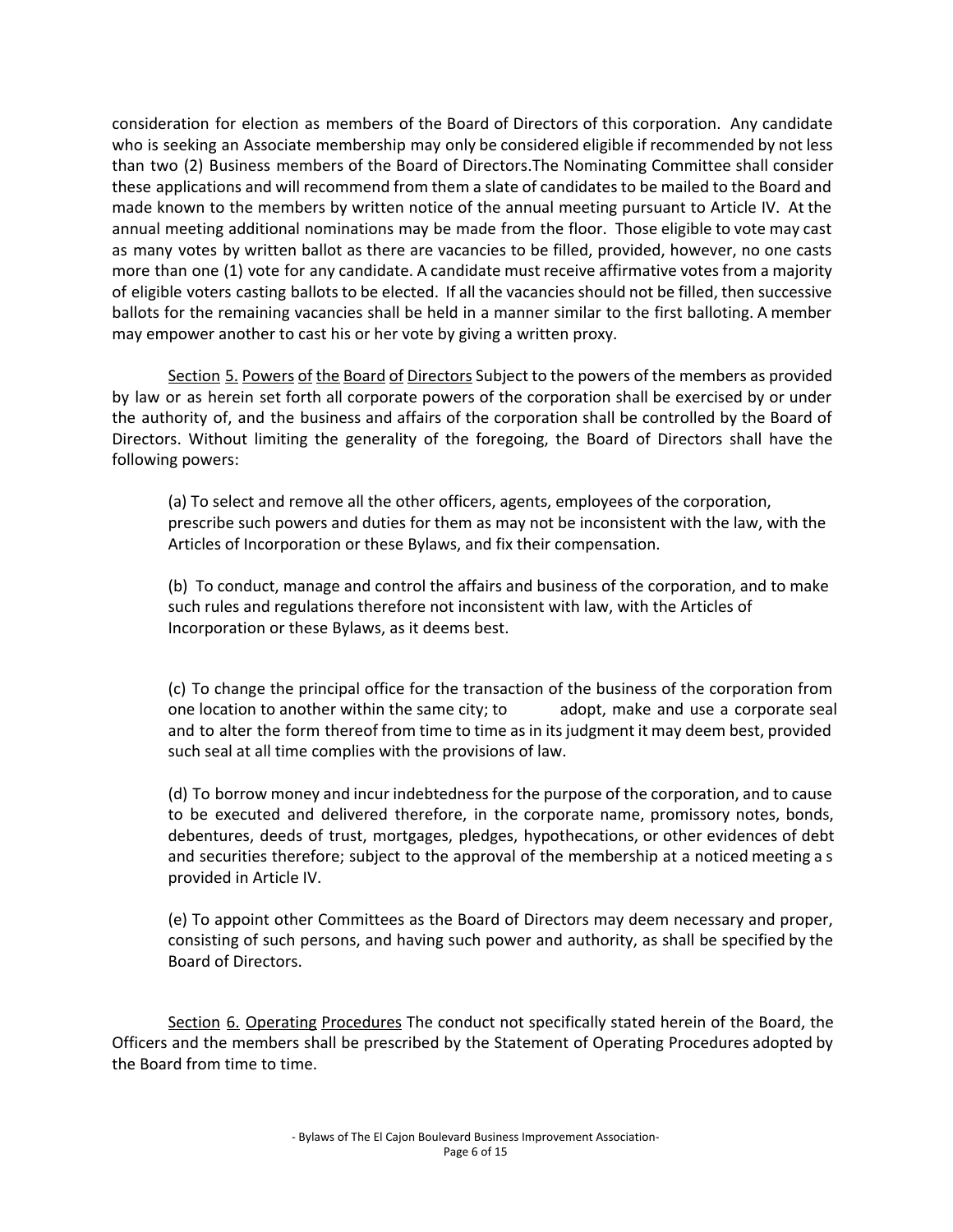## Section 7. Removal and Resignations of Directors

A. The Board may declare vacant the office of a Director on the occurrence of any of the following events:

- 1. The Director has been declared of unsound mind by a final order of court;
- 2. The Director has been convicted of a felony; or
- 3. The Director has been found by a final order or judgment of any court to have breached duties imposed by Section 7238 of the Corporations Code on directors who perform functions with respect to assets held in charitable trust.
- 4. The Director has missed at least three (3) consecutive board meetings without reasonable cause and a two-thirds majority of board members vote to remove said Director from office.

B. Any or all of the Directors may be removed without cause if, where the corporation has fewer than fifty (50) members. such removal shall be approved by a majority of all members pursuant to Section 5033 of the Corporations Code; or where the corporation has more than fifty (50) members, such removal shall be approved by the members within the meaning of Section 5034 of the Corporations Code.

C. Any Director may resign effective on giving written notice to the Board of Directors of the corporation, unless the notice specifies a later time for the Effectiveness of such resignation. If the resignation is effective at a future time,

A successor may be elected to take office when the resignation becomes effective.

Section 8. Vacancies Any vacancy or vacancies in the Board of Directors resulting from death, incapacity, resignation, removal, or otherwise, shall be filled by the remaining Board then in office. The election to fill a vacancy must be held no later than the third meeting following the determination of a vacancy. Mid-term vacancies shall be filled by the majority vote of the Board of Directors at any monthly or special meeting after notifying the general membership by newsletter or other written notice. All directors filling unexpired terms will hold office only until the next annual meeting. The election procedure shall follow Article V, Section 4, provided, however, that only the Directors shall vote.

Section 9. Place of Meeting Meetings of the Board of Directors shall be held at any place within the San Diego area which has been designated from time to time by resolution of the Board or by written consent of all members of the Board. In the absence of such designation, meetings shall be held at the principal office of the corporation. Special meetings of the Board may be held either at a place so designated or at the principal office.

Section 10. Organizing Meeting At the first regular meeting during the term of a newly elected Board of Directors, the Board of Directors shall set aside time for the purpose of organization,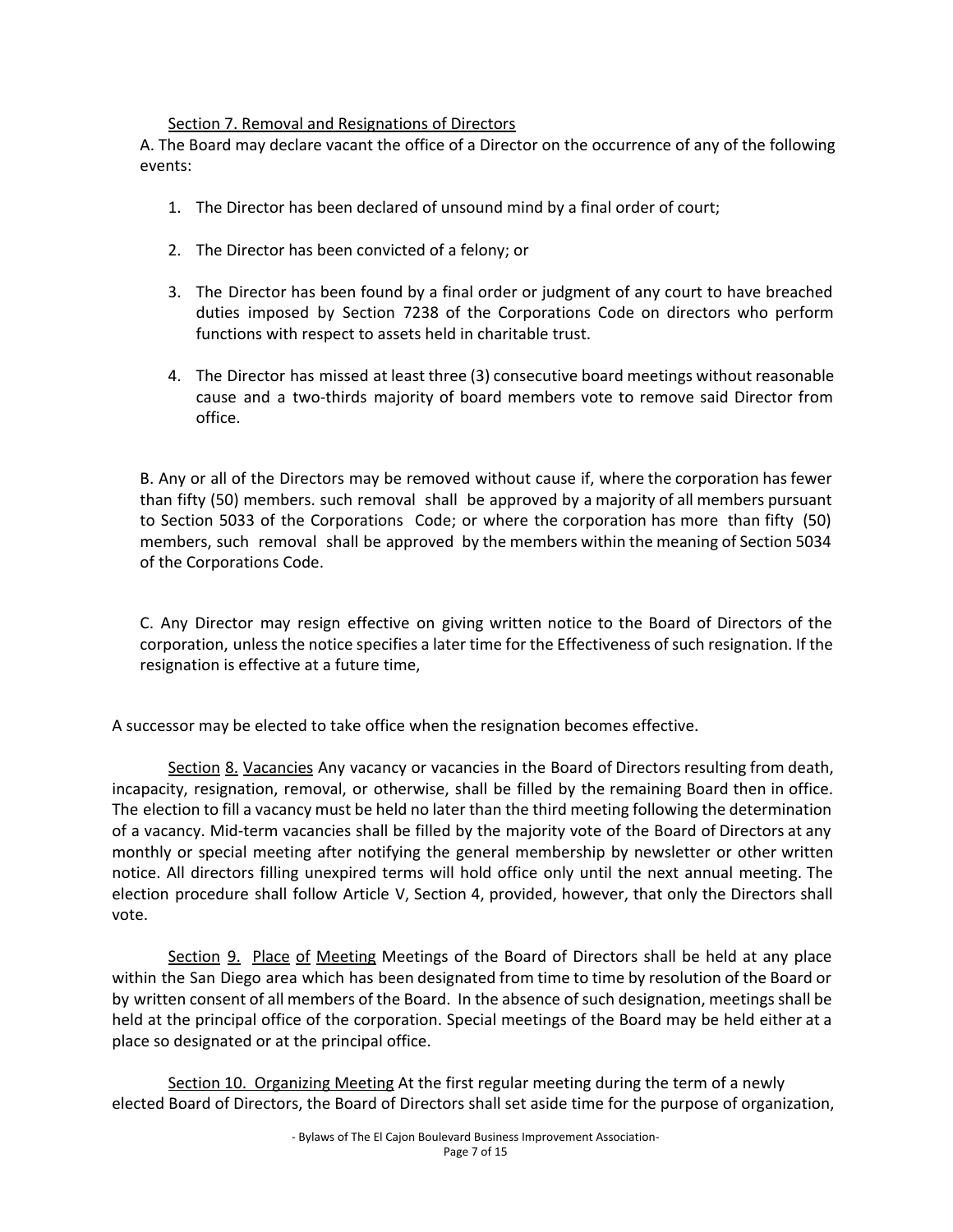election of officers, and the transaction of other business. All meetings other than regular meetings shall be duly noticed.

Section 11. Regular Meetings Regular meetings of the Board shall be held on the second Thursday of every month at 7:30 a.m. or at such other time and place as may be fixed from time to time by resolution of the Board.

Section 12. Special Meetings Special meetings of the Board of Directors for any purpose or purposes may be called at any time by the President or any three (3) Directors.

The transactions of any meeting of the Board of Directors, however called and noticed and wherever held, shall be as valid as though done at a meeting duly held after regular call and notice, If a quorum be present and if either before or after the meeting each of the Directors not present signs a written waiver of notice or a consent to holding such meeting or an approval of the minutes of the meeting

Section 13. Action Taken Without a Meeting Any action that the Board is required or permitted to take may be taken without a meeting, if all members of the Board consent in writing to that action. Action by written consent shall have the same force and effect as any other validly approved action of the Board. Such written consent or consents shall be filed with the minutes of the proceedings of the Board.

Section 14. Adjournment In the absence of a quorum at any meeting of the Board of Directors, a majority of the Directors present may adjourn the meeting from time to time to a time fixed for the next meeting of the Board. Notice of the time and place of holding an adjourned meeting need not be given to absent Directors if the time and place be fixed at the meeting adjourned.

Section 15. Compensation The Directors shall receive no compensation for their services as such.

Section 16. Vote of Directors Each Director may cast one vote on any question or proposition to be voted on at a meeting. Votes may not be cast by proxy except for election of Directors.

#### . Section 17. Notice of Meetings

(a) Notice of the time and place of each meeting of the Board of Directors not fixed by an express provision of the Bylaws shall be given to each Director not less than forty-eight (48) hours' before the date of the meeting if given personally, or by telephone or by electronic transmission by the Corporation, as defined by California Corporations Code Section 20 and not less than four (4) days before the date of the meeting if given by first class mail. Any such notice shall be addressed or delivered to each Director at such Director's address as it is shown upon the records of the Corporation or as may have been given to the Corporation by the Director for purposes of notice or, if such address is not shown on such records or is not readily ascertainable, at the place where the meetings of the Directors are regularly held.

(b) Notice by mail shall be deemed to have been given at the time a written notice is deposited in the United States mail, postage prepaid. Any other written notice shall be deemed to have been given at the time it is personally delivered to the recipient or is delivered to a common carrier for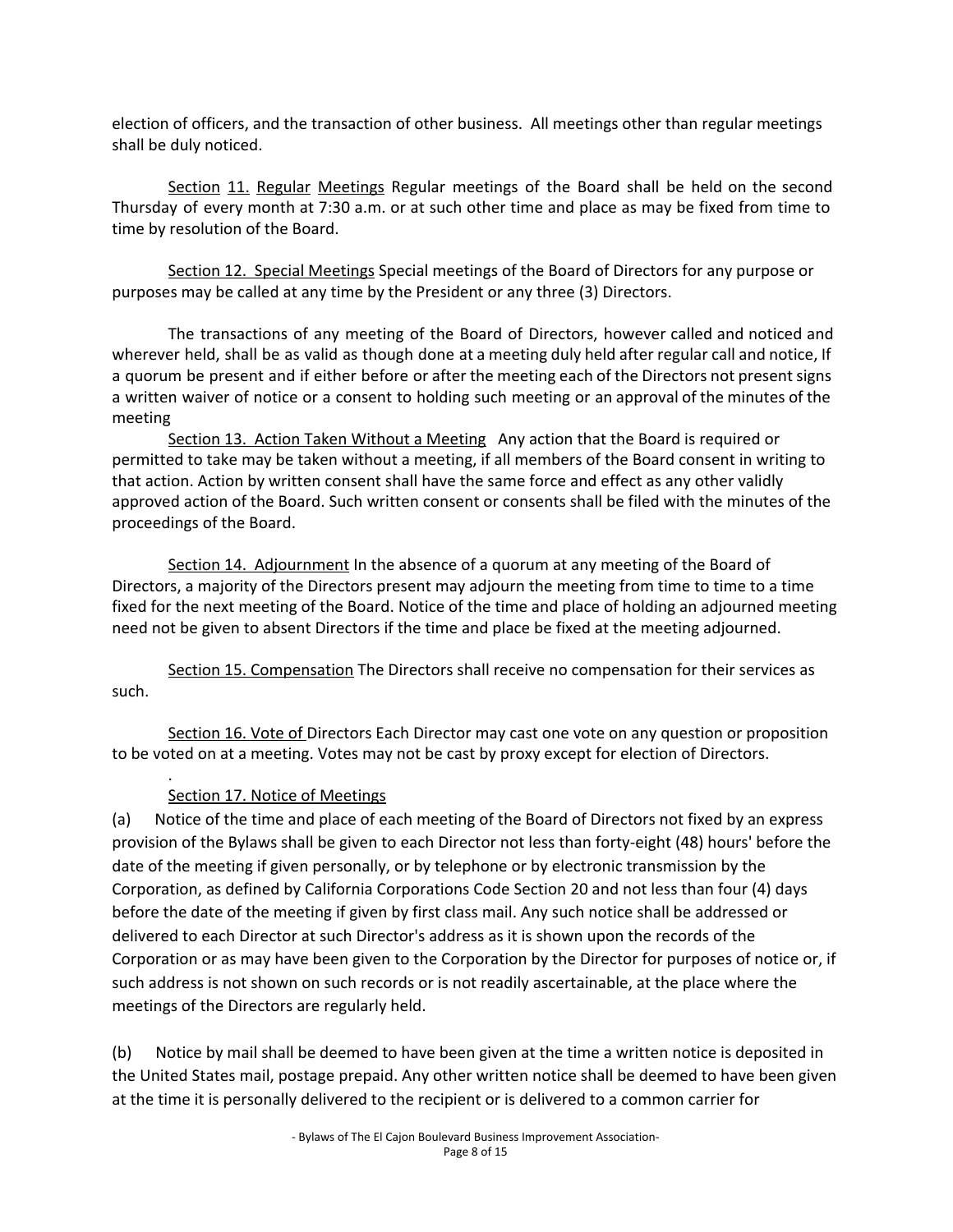transmission, or actually transmitted by the person giving the notice by electronic means, to the recipient. Oral notice shall be deemed to have been given at the time it is communicated, in person or by telephone or wireless, to the recipient or to a person at the office of the recipient who the person giving the notice has reason to believe will promptly communicate it to the receiver. The notice of a special meeting shall state the time of the meeting and the place, if the place is other than the principal office of the Corporation." And "Section 18. Participation in Meetings by Conference Telephone Means and Electronic Means Members of the Board of Directors may participate in a meeting of the Board of Directors, or a committee meeting through use of a conference telephone, electronic video screen communication or electronic transmission by and to the Corporation pursuant to California Corporations Code Sections 20 and 21. Participation in a meeting through the use of conference telephone or electronic video screen communication constitutes presence in person at that meeting as long as all members participating in that meeting can hear one another. Participation in a meeting through use of electronic transmission by and to the Corporation, other than telephone conference and electronic video screen communication, constitutes presence in person at that meeting if both of the following apply:

(a) Each member participating in the meeting can communicate with all of the other members concurrently.

(b) Each member is provided the means of participating in all matters before the Board of Directors, including, without limitation, the capacity to propose, or to interpose an objection to, a specific action to be taken by the Corporation."\*

# **ARTICLE VI Officers**

Section 1. Officers The Officers of this corporation shall be a President, two (2) or more Vice Presidents, Secretary and Treasurer and such other officers as the Board of Directors may appoint at its first meeting of its term. Any number of offices may be held by the same person. Any officer may be removed by the Board of Directors then in office.

Section 2. Election The Board of Directors shall elect all officers of the corporation for terms of one year, or until other successors are elected and qualified.

Section 3. Vacancies A vacancy in any office because of death, resignation, removal, disqualification or otherwise shall be filled by the Board of Directors.

Section 4. President Subject to the control of the Board of Directors, the President shall have general supervision, direction and control of the business and affairs of the corporation. He or she shall preside at all meetings of the members and Directors, and shall have other powers and duties as may be prescribed from time to time by the Board of Directors. He or she shall, each year, submit to the general membership a report on past year accomplishments and the next year's objectives.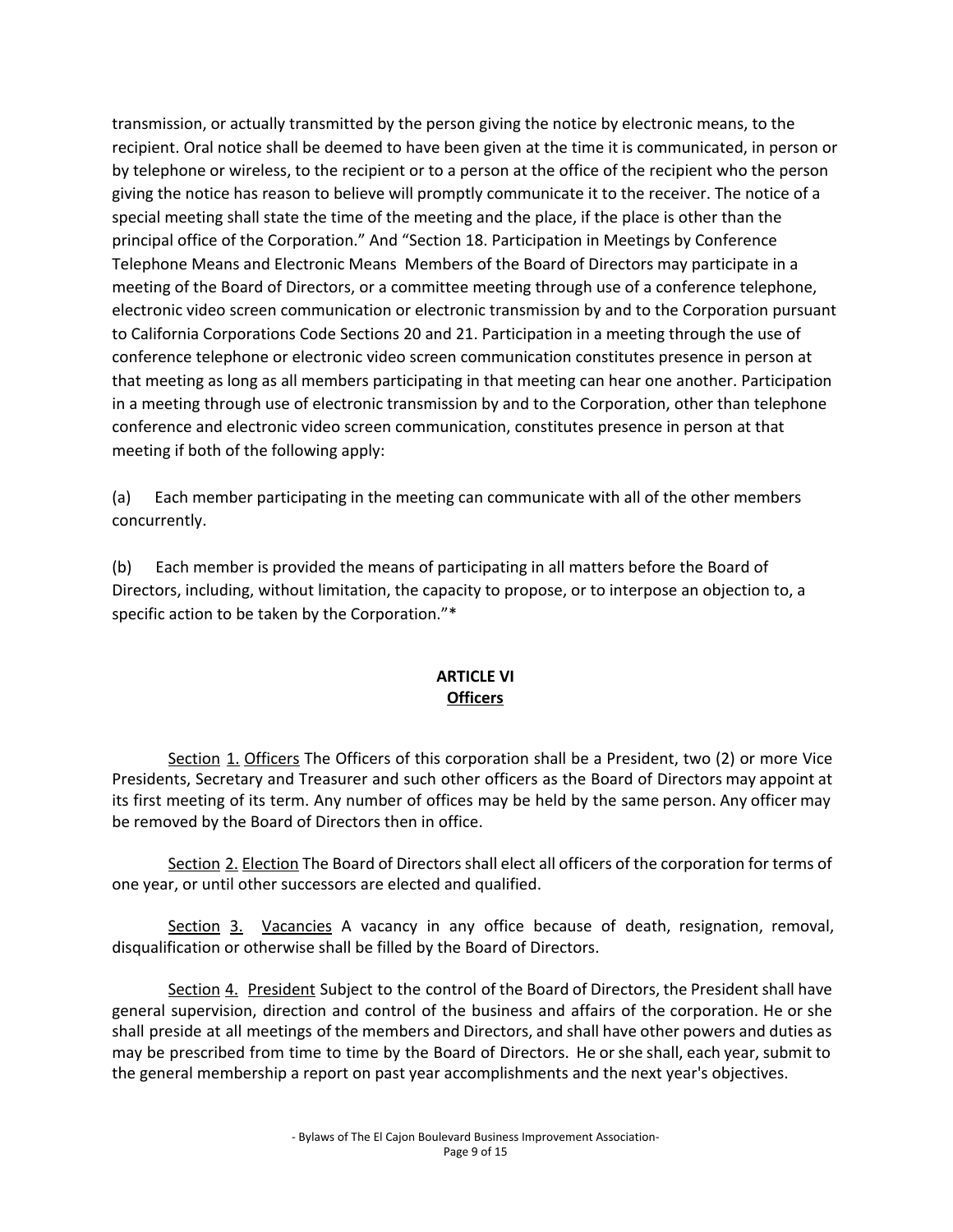Section 5. Vice Presidents In the absence or disability of the President, the First Vice President shall perform all duties of the President, and in so acting shall have all the powers of the President. In the absence or disability of both the President and the First Vice President, the Second Vice President shall perform all duties of the President and in so acting shall have all the powers of the President. The Vice Presidents shall have such powers and perform such other duties as may be prescribed from time to time by the Board of Directors.

Section 6. Secretary The Secretary shall keep a full and complete record of the proceedings of the Board of Directors and of the members, shall keep the seal of the corporation and affix the same to such papers and instruments as may be required in the regular course of business, shall make service of such notices as may be necessary or proper, shall supervise the keeping in the principal office of the corporation of the minute books of the corporation which shall keep a record of attendance, notify the Directors when a vacancy occurs and how it was filled. He or shall be responsible for filing all financial reports which shall include but not be limited to all state and federal tax returns.

Section 7. Treasurer The Treasurer shall be responsible for general supervision of the financial affairs of the corporation, and to make regular financial reports to the Board of Directors and to the members, and shall perform such other duties as may be prescribed by the Board of Directors.

## **ARTICLE VII Miscellaneous**

Section 1. Control of Funds Funds of the corporation shall be paid out only on the checks of the corporation signed by two (2) of such persons as may be designated by the Board of Directors, one of whom must be either the President, a Vice President, Secretary or Treasurer, who is a member of the Board of Directors.

Section 2. Members to Have No Personal. Proprietary or Beneficial Interest in the Property of the corporation No member shall have any personal, proprietary. or beneficial interest in the property of the corporation, either during its corporate existence or after the termination thereof by dissolution or otherwise; all its property and assets remaining after paying or adequately providing for the debts and obligations of the corporation shall be conveyed, transferred, and assigned to the City of San Diego with request that the excess funds be devoted to the benefit of the community of San Diego.

Section 3. Payments to Officers or Directors No fees, salaries, compensation, reimbursements or other sums shall be paid. directly or indirectly to any officer or Director of the corporation except upon prior vote of a majority of the Board of Directors other than the Director or Directors to whom such payment is to be made.

#### **ARTICLE VIII Amendments**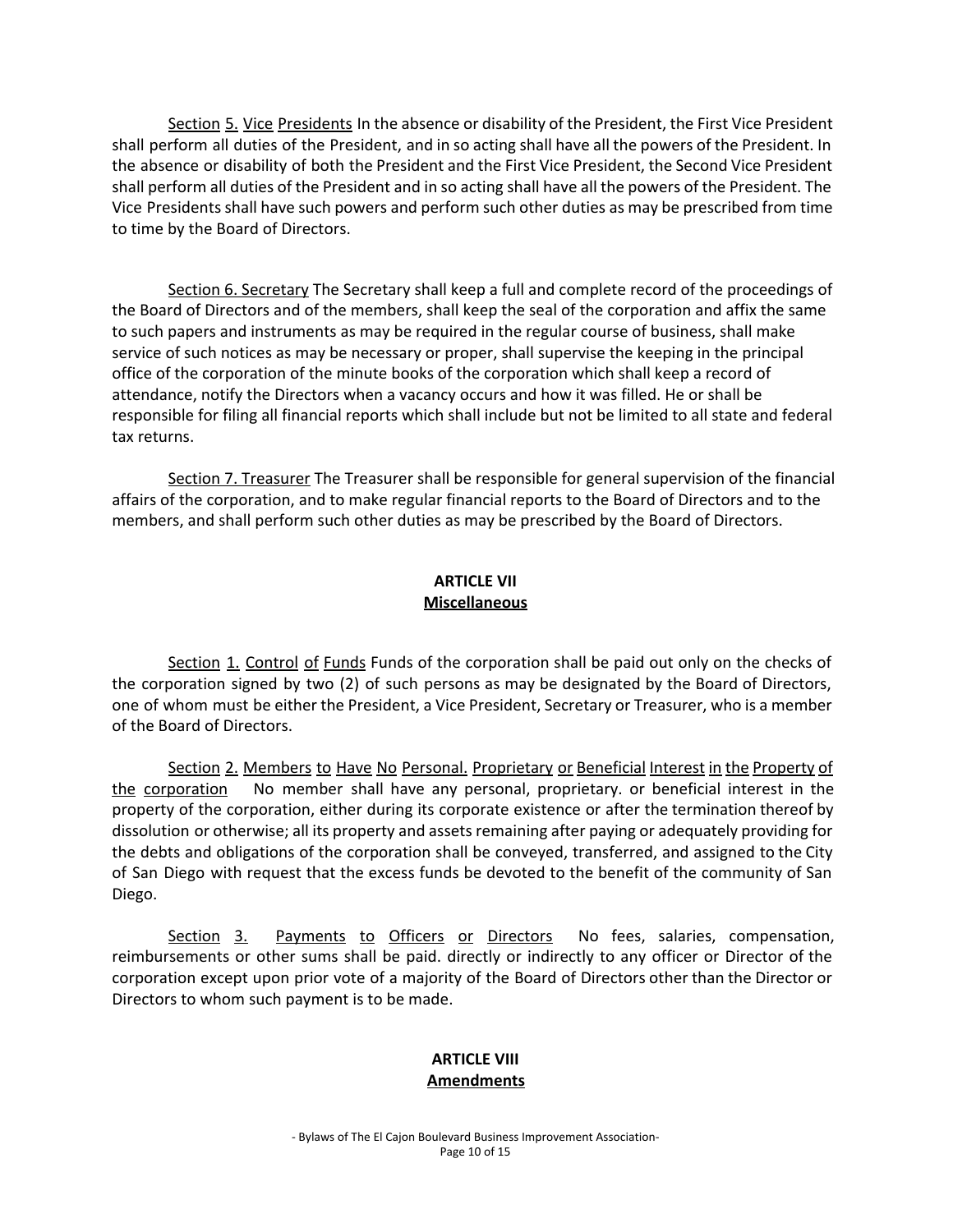Section 1. Amendments by Members These Bylaws may be repealed or amended by a majority vote of the membership, at any regular meeting or special meeting where notice of intent has been given as provided under Article IV.

Any provision of these Bylaws that requires the vote of a larger proportion of the members than otherwise is required by law may not be altered, amended, or repealed except by vote of that greater number. No amendment may extend a Director's term beyond that for which the Director was elected.

Section 2. Amendment by the Board of Directors The Board of Directors may adopt, amend or repeal the Bylaws by two-thirds (2/3) vote at a regular or special meeting unless the action would:

a. Materially and adversely affect the members' rights as to voting, dissolution. Redemption or transfer;

b. Increase or decrease the number of members authorized in total or for any class;

c. Effect an exchange, reclassification, or cancellation of all or part of the Memberships; or

d. Authorize a new class of membership.

If any provision of these Bylaws requires the vote of a larger proportion of the Board than otherwise required by law, such provision may not be altered, amended or repealed except by that greater vote.

Section 3. Members' Approval Required Without the approval of the members, the Board may not adopt, amend or repeal any Bylaw that would:

- a. Increase or extend the terms of Directors;
- b. Allow any Director to hold office by designation or selection rather than by election of the members;
- c. Increase the quorum for members' meetings;
- d. Repeal, restrict, create, expand or otherwise change proxy rights ;or
- e. Authorize cumulative voting.

Section 4. Changes to Number of Directors: Once members have been admitted to the corporation, the Board may not, without the approval of the members, specify or change any Bylaw provision that would:

- a. Fix or change the authorized number of Directors;
- b. Fix or change the minimum or maximum number of Directors: or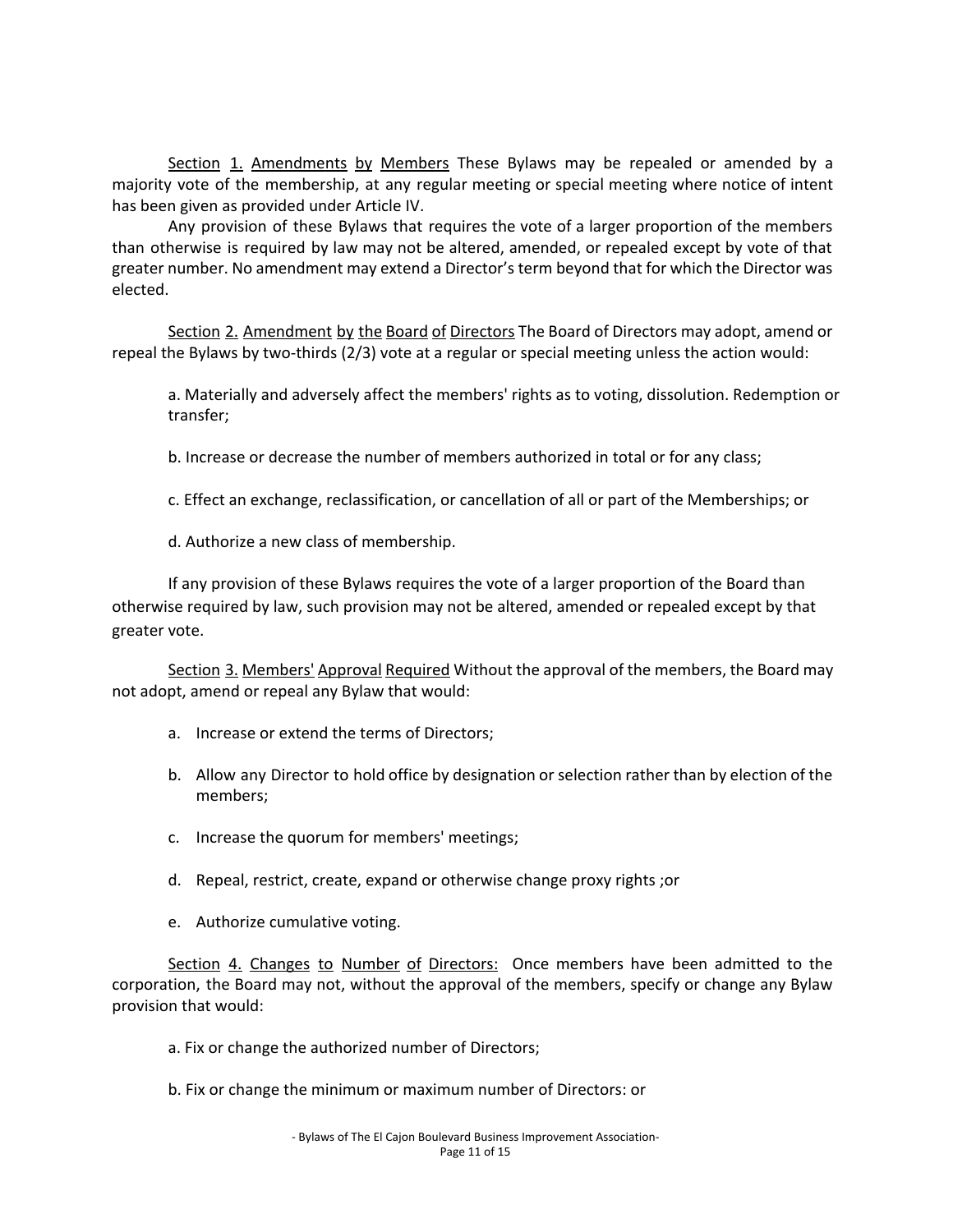c. Change from a fixed number of Directors to a variable number of Directors, or vice versa.

## **ARTICLE IX Office, Books and Reports**

Section 1. Books and Records The corporation shall keep at such place as designated by the Board of Directors:

a. Adequate and correct books and records of account:

b. Written minutes of the proceedings of its membership and Board of Directors: and

c. A record of each member's name, address, class of membership, length of membership and records regarding service as a registered member of any committees.

The corporation shall keep at its principal office the original or a copy of the Articles of Incorporation and Bylaws, as amended to date.

Section 2. Inspection of Books and Records The books and records of the corporation shall be subject to reasonable inspection by any member, the Directors, and officers of the corporation during normal business hours, in accordance with the California Corporations Code.

Section 3. Annual Report The Board of Directors shall cause an annual report to be sent to the members and Board of Directors within one hundred twenty (120) days after the end of the corporation's fiscal year. That report shall contain the following information, in appropriate detail, for the fiscal year:

a. The assets and liabilities, including the trust funds, of the corporation as of the end of the fiscal year;

b. The principal changes in assets and liabilities, including trust funds;

c. The revenue of receipts of the corporation, both unrestricted and restricted purposes: and

d. The expenses or disbursements of the corporation for both general and restricted purposes; and

e. Any information required by Section 4 of Article IX of these Bylaws.

The annual report shall be accompanied by any report on it of Independent accountants or, if there is not such a report, by the certificate of an authorized officer of the corporation that such statements were prepared without audit from the corporation's books and records.

This requirement of an annual report shall not apply if the corporation receives less than twenty-five thousand dollars (\$25,000,000) in gross receipts during the fiscal year, provided, however, that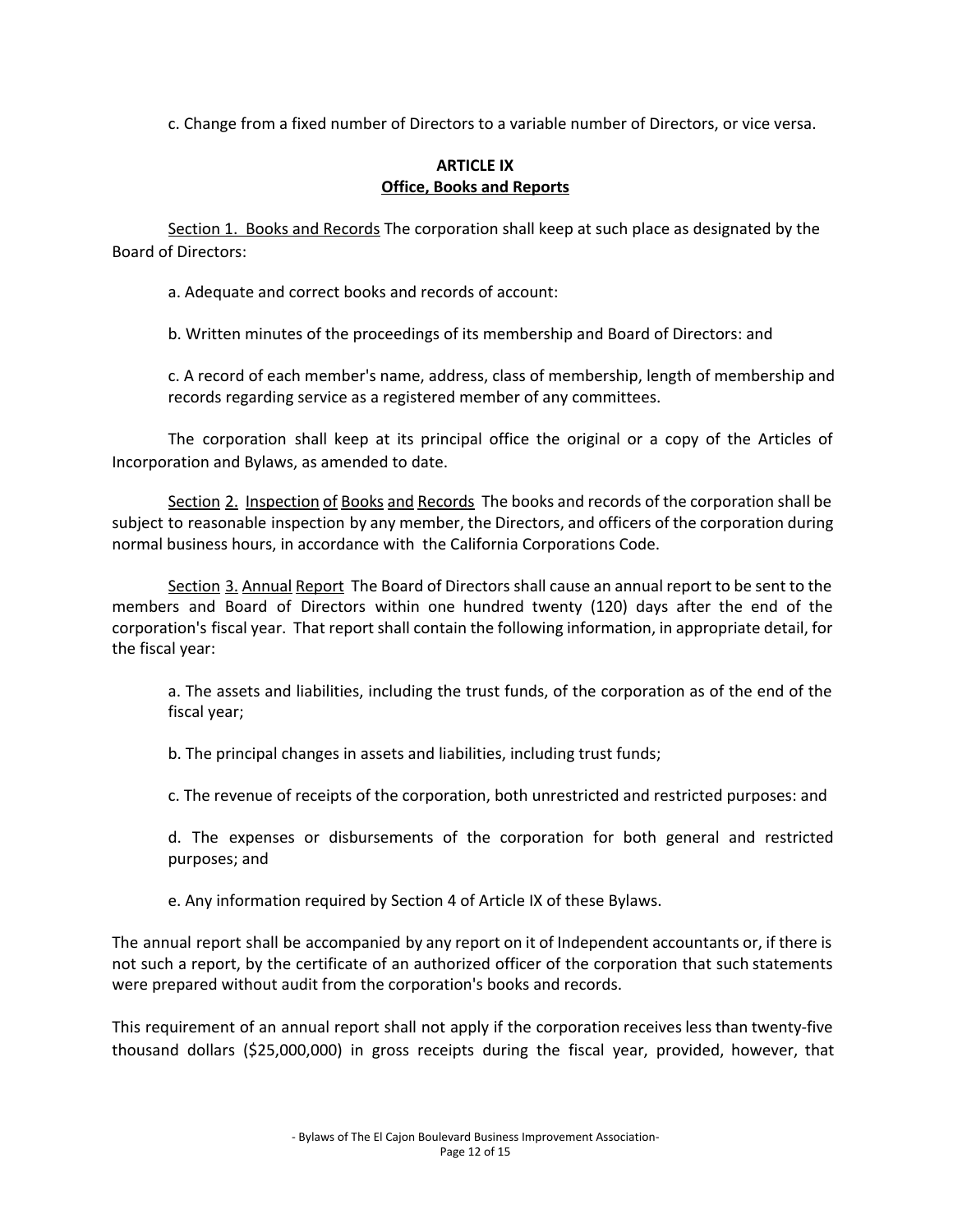theinformation specified above for inclusion in the annual report must be furnished annually to all Directors and to any member who requests it in writing.

Section 4. Annual Statement of Certain Transactions and Indemnifications As part of the annual report to all members, of as a separate document if no annual report is issued, the corporation shall annually prepare and mail or deliver to each member and furnish to each Director a statement of any transaction or indemnification of the following kind within one hundred twenty (120) days after the end of the corporation's fiscal year:

a. Any transaction (I) in which the corporation was a party, (ii) in which an "interested person" had a direct or indirect financial interest, and (iii) which involved more than fifty thousand dollars (50,000.000), or was one of a number of transactions with the same interested person involving, in the aggregate, more than fifty thousand dollars ( 50,000.00). For this purpose, an "interested person" is either of the following: (a) any Director or officer of the corporation or (b) any holder of more than ten percent (10%) of the voting power of the corporation.

The statement shall include a brief description of the transaction, the names of interested persons involved, their relationship to the corporation, the nature of their interest in the transaction, and if practicable, the amount of that interest, provided that if the transaction was with a partnership in which the interested penon is a partner, only the interest of the partnership need be stated.

b. Any indemnification or advances aggregating more than ten thousand dollars (\$10,000.00) paid during the fiscal year to any officer or Director of the corporation, unless that Indemnification has already been approved by the members under Section 5238(e)(2) of the California Corporations Code.

## **ARTICLE X Record Date for Notice, Voting, Written Ballots and Other Actions**

Section 1. Record Date Determined by Board of Directors For purposes of determining the members entitled to vote by written ballot, or entitled to exercise any rights with respect to any lawful action, the Board of Directors may, in advance, fix a record date. The record date so fixed:

- a. For notice of a meeting, shall not be more than ninety (90) days nor less than ten (10) days before the date of the meeting;
- b. For voting at a meeting, shall not be more than sixty (60) days before the date of the meeting:
- c. For voting by written ballot, shall not be more than sixty (60) days before the date on which the first written ballot is mailed or solicited: and
- d. For any action, shall not be more than sixty (60) days before that action.

#### Section 2. Record Date Not Determined by Board of Directors

a. Record Date for Notice of Voting. If not otherwise fixed by the Board of Directors, the record date for determining members entitled (I) to receive notice of a meeting of the members shall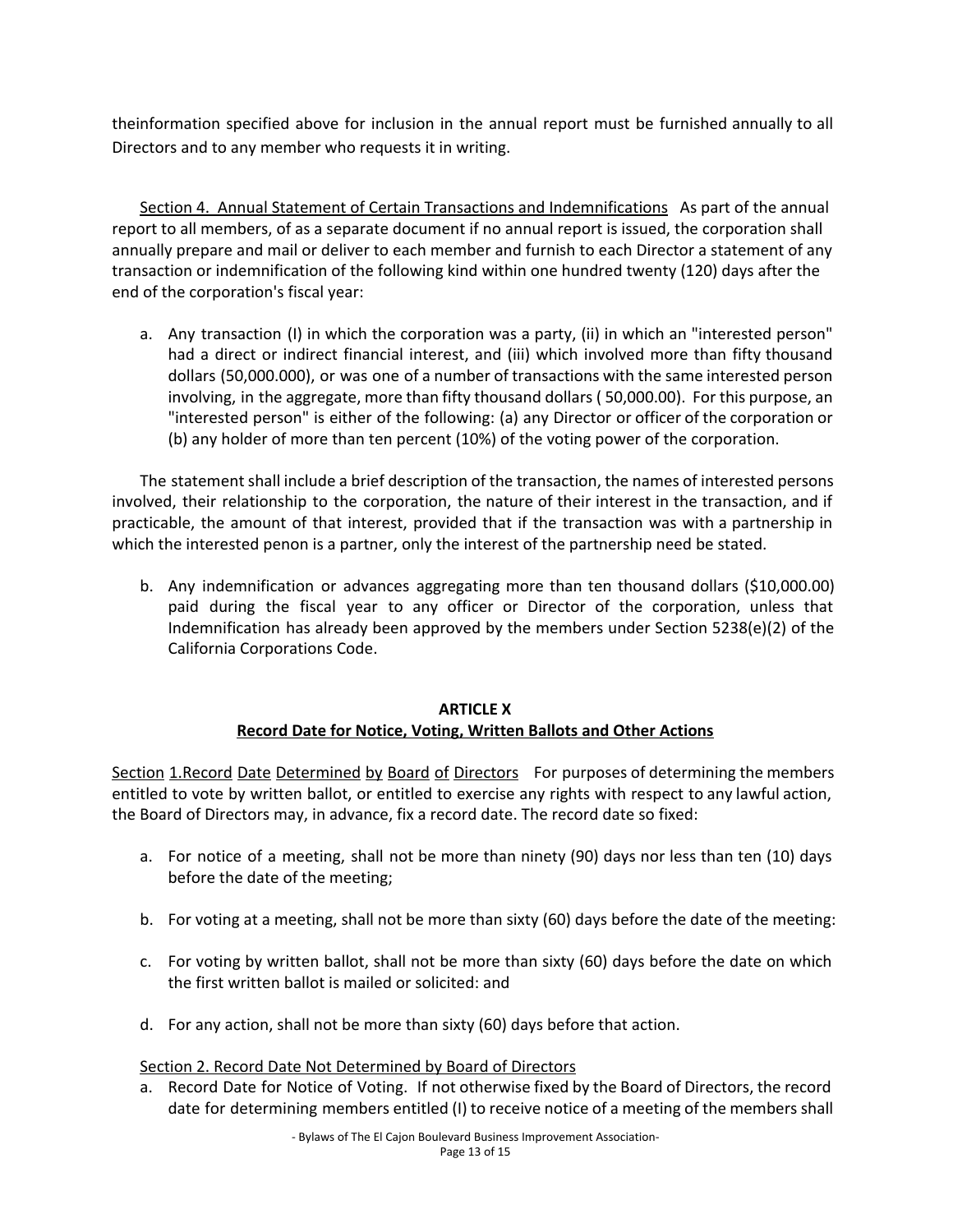be the next business day preceding the day on which notice is given or, if notice is waived, the next business day preceding the day on which the meeting is held and (ii) to vote at the meeting shall be the day on which the meeting is held.

- b. Record Date for Action by Written Ballot. If not otherwise fixed by the Board of Directors, the record date for determining those members entitled to vote by written ballot shall be the day on which the first written ballot is mailed or solicited.
- c. Record Date for Other Actions. If not otherwise fixed by the Board of Directors. the record date for determining members entitled to exercise any rights with respect to any other lawful action shall be the date on which the Board of Directors adopts the resolution relating to that action, or the sixtieth {601h) day before the date of that action, whichever is later.

Section 3. Members of Record For purposes of Sections 1 and 2 of Article X of these Bylaws, a person holding membership at the close of business on the record date shall be a member of record.

## **ARTICLE XI Indemnification**

Section 1. Right of Indemnity To the fullest extent permitted by law, this corporation shall indemnify its Directors, officers, employees and other persons described in Section 5238(a) of the California Corporations Code, including persons formerly occupying any such position, against all expenses. judgments, fines, settlements and other amounts actually and reasonably incurred by them in connection with any ''proceeding'' as that term is used in that Section, and including an action by or in the right of the corporation, by reason of the fact that the person is or was a person described in that Section. "Expenses" as used in this Section 1, shall have the same meaning as in Section 5238(a) of the California Corporations Code.

Section 2. Approval of Indemnity On written request to the Board of Directors by any person seeking indemnification under Section 5238(b) or 5238(c) of the California Corporations Code, the Board of Directors shall promptly determine under Section 5238(e) of the California Corporations Code whether the applicable standard of conduct so set forth has been met and, if so, the Board of Directors shall authorize indemnification. If the Board of Directors cannot authorize indemnification because the number of Directors who are parties to the proceeding with respect to which the indemnification is sought prevents the formation of a quorum of Directors who are not parties to that proceeding, the Board of Directors shall promptly call a meeting of the members. At that meeting the members shall determine under Section 5238(3) of the California Corporations Code whether the applicable standard of conduct so set forth has been met and, if so, the members present at the meeting in person shall authorize indemnification.

Section 3. Advancement of Expenses To the fullest extent permitted by law and except as otherwise determined by the Board of Directors in a specific instance, expenses incurred by a person seeking indemnification in defending any proceeding, on receipt by the corporation of an undertaking by or on behalf of that person that the advance will be repaid unless it is ultimately determined that the person is entitled to be indemnified by the corporation for those expenses.